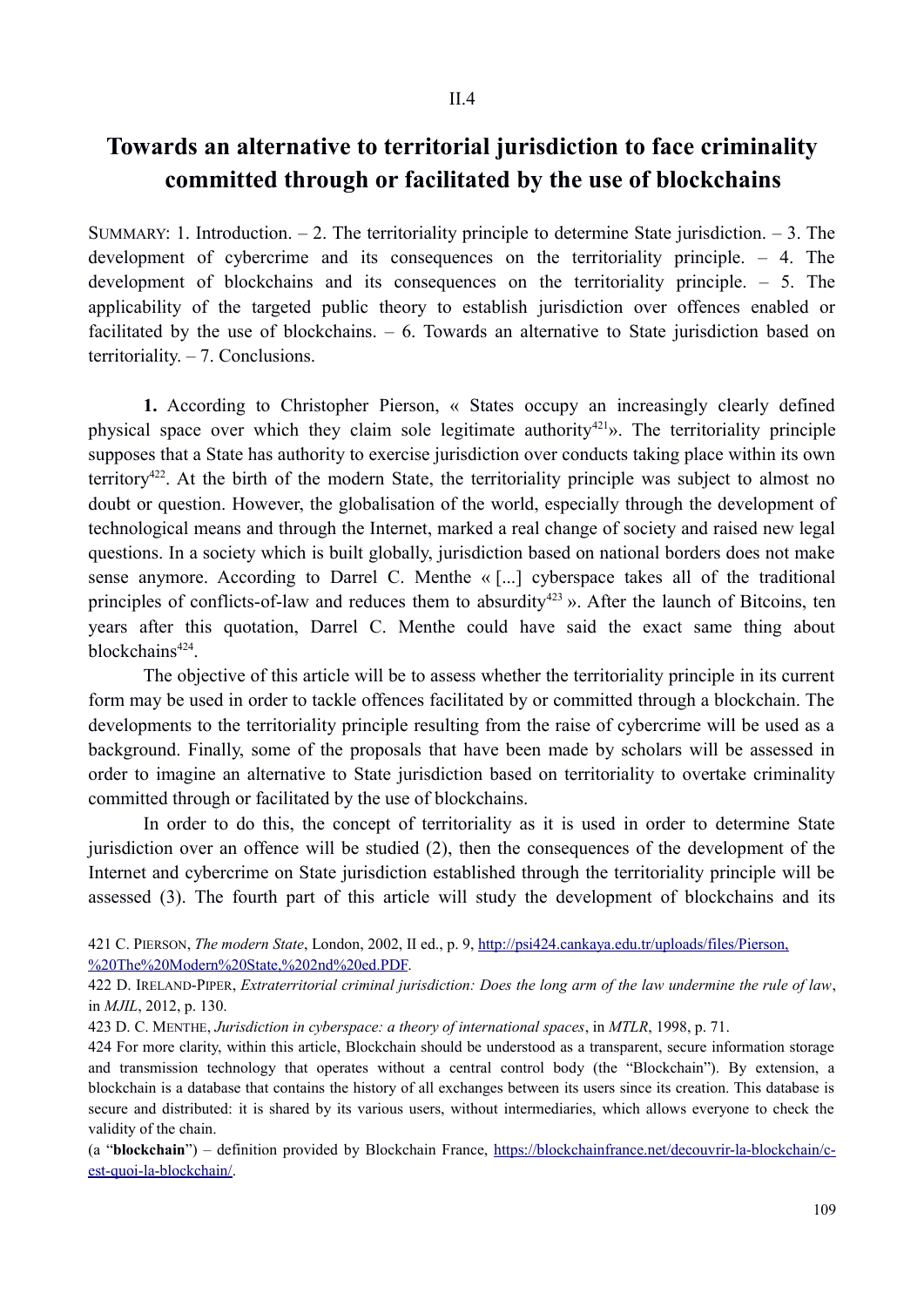consequences on the territoriality principle (4) before studying the applicability of the targeted public theory to establish jurisdiction over offences enabled or facilitated by the use of blockchains (5) and finally, it will move on to review some of the proposals made in order to better respond to cybercrime and analyse their applicability to criminality enabled or facilitated by the use of blockchains (6).

**2.** Sovereignty constitutes one of the founding principles of the modern State. The Peace of Westphalia, which constitutes for scholars the beginning of the modern international system, implied the concept of Westphalian sovereignty. This concept supposes the inviolability of borders, the equality between all sovereign States and above all, the non-interference in the affairs of foreign States<sup> $425$ </sup>. The principle of national sovereignty supposes that « within the limits of its jurisdiction (set by the division of the world into a series of similarly sovereign nation-states), no other actor may gainsay the will of the sovereign State<sup>426</sup> ». This Westphalian sovereignty principle is stated in article 2(4) of the United Charter, according to which « Members thus, shall refrain in their international relations from the threat or use of force against the territorial integrity or political independence of any state, or in any other manner inconsistent with the Purposes of the United Nations ». No limitation to the power of the State can be brought by another. The right to punish (*ius puniendi*) expresses the Sovereign's authority throughout its population and territory. This means that only the State should have a right to punish individuals on its own territory<sup>427</sup>. Therefore, criminal law constitutes the core of the State's Sovereignty<sup>428</sup>. The principle of territoriality in criminal law confirms the sole authority and jurisdiction of the States and the right to punish it has on its citizen and within its territory.

The territoriality principle – to be understood as the right for a sovereign State to prosecute offences committed within its territory – is recognised by public international law. Public international law makes a distinction between subjective and objective territoriality<sup>429</sup>. Subjective territoriality should be understood as the right to prosecute offences committed – or at least initiated – within the territory of the State when objective territoriality gives the right to prosecute offences initiated within the territory of another State but that are completed<sup>430</sup> or whose effects are to be felt

425 B. TESCHKE, *La théorisation du système étatique westphalien: les relations internationales de l'absolutisme au capitalisme*, in *CRS*, 2012, p. 31; W. BERGE, *Criminal jurisdiction and the territorial principl*e, in *MLR*, 1931, p. 240; S. GARIBIAN, *Souveraineté et légalité en droit pénal international: le concept de crime contre l'humanité dans le discours des juges à Nuremberg*, in M. HENZELIN, R. ROTH (eds.), *Le droit pénal à l'épreuve de l'internationalisation,*

Paris-Genève-Bruxelles, 2002, p. 2, https://archive-ouverte.unige.ch/unige:23564.

426 C. PIERSON, *The modern State*, cit., p. 11.

427 S. GARIBIAN, *Souveraineté et légalité en droit pénal international: le concept de crime contre l'humanité dans le discours des juges à Nuremberg*, in M. HENZELIN, R. ROTH (eds.), cit., p. 2.

428 On the role of criminal law as the core of the State's sovereignty, see for example B. MATHIEU, M. VERPEAUX, *Droit constitutionnel*, Paris, 2004, paragraph 384.

429 J. B. MAILLART, *The limits of subjective territorial jurisdiction in the context of cybercrime*, in *ERA Forum*, 2018, p. 3, https://link.springer.com/article/10.1007/s12027-018-0527-2#Fn7.

430 The objective territoriality has been recognised at an international level in the Lotus Case, Permanent Court of International Justice, *S.S. Lotus (Fr. v. Turk.)*, 7 September 1927, series A, no. 10, https://www.icjcij.org/files/permanent-court-of-international-justice/serie\_A/A\_10/30\_Lotus\_Arret.pdf.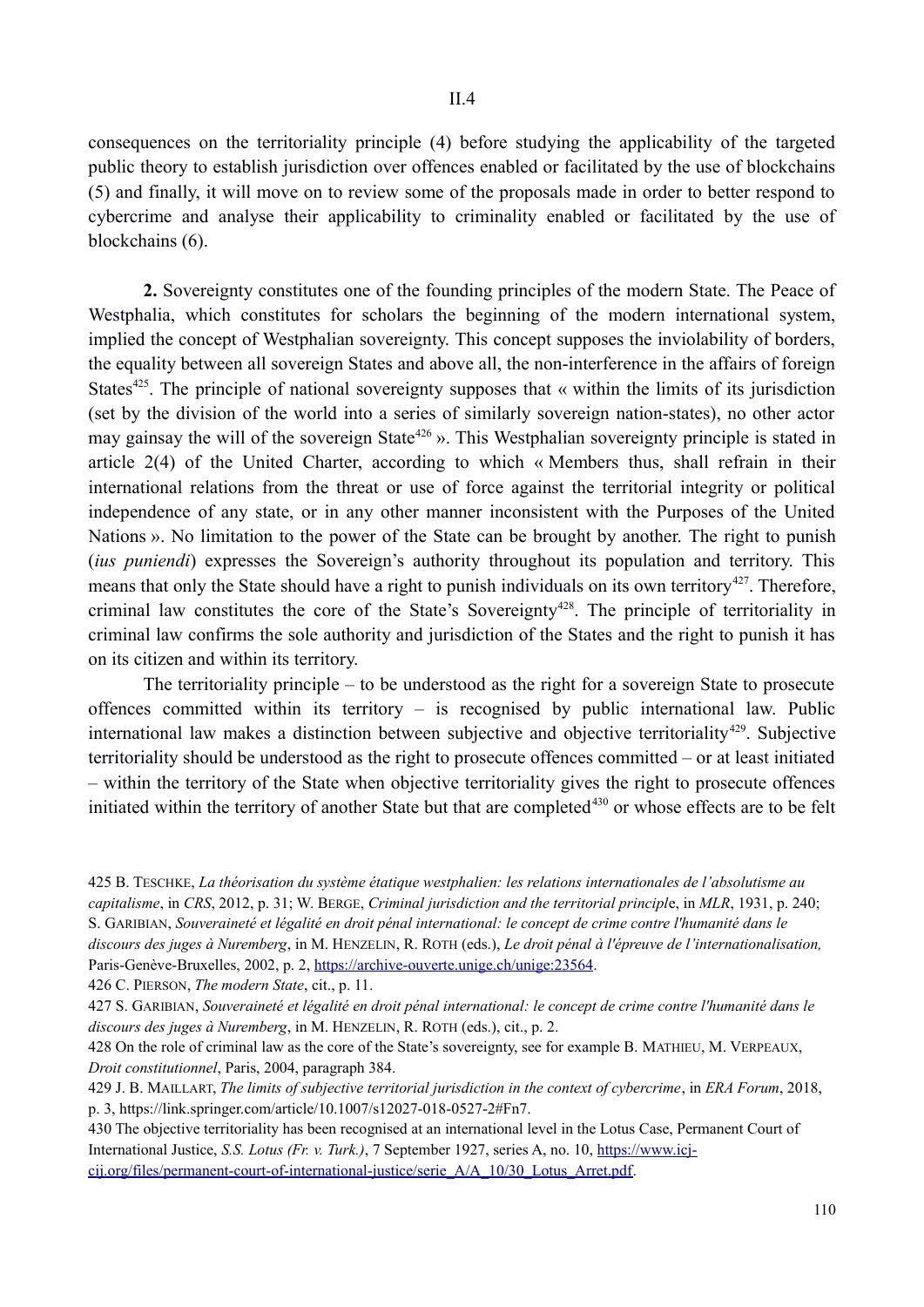within the territory of the State<sup>431</sup>. This extensive comprehension of the territorial principle follows the ubiquity theory, which recognises the possibility for an offence to be present in more than one place. The ubiquity theory supposes that an offence may be located where any of its constituent element are located – this may be the place where the offence itself took place but also the place where the effects of the offence took place $432$ .

We find similar rules of jurisdiction at the national levels. Therefore, it does make more sense to refer to the objective and passive territoriality as they result from international law than to refer to specific national jurisdiction rules that would echo these principles. For example, French criminal law is applicable to offences committed within the territory of the Republic<sup>433</sup>. However, since it is not that easy in practice and since offences are often committed only partly in a certain State, the notion of offence committed within the territory is viewed in an extensive way. Thus, the concept includes all of the offences whose only one of the constituent elements took place in France<sup>434</sup>. German criminal law is also applicable to all offences that were committed in Germany435. An offence is to be understood as committed on the German territory either when the agent acted or when the effects of the offence are to be felt in Germany<sup>436</sup>. Additionally, an offence is considered as committed within the territory of Italy when the constituent element to the offence happened entirely or in part in Italy or if the consequence of the constituent element to the offence happened in Italy<sup>437</sup>.

The globalisation of the world that we perceive tends to enable the development of social relations beyond territorial constraints. Because of the global character of the social relations of our era, of course, such a conception of territoriality accepts the risk that different jurisdictions may be established over a same offence, whose constituent elements are located in different countries that may all have jurisdiction over the conduct<sup>438</sup>. It is sometimes argued that, even though the Internet was first referred as a lawless area<sup>439</sup>, the ubiquity theory finally renders it an overflow of repressive powers<sup>440</sup>.

431 C. RYNGAERT, *The concept of jurisdiction in international law*, Oxford, 2015, II ed., p. 5,

https://unijuris.sites.uu.nl/wp-content/uploads/sites/9/2014/12/The-Concept-of-Jurisdiction-in-International-Law.pdf; D. IRELAND-PIPER, *Extraterritorial criminal jurisdiction: Does the long arm of the law undermine the rule of law*, cit., p. 130.

432 H. ASCENSIO, L*'extraterritorialité comme instrument*, in *Travaux du Representant special du Secretaire general des Nations Unies sur les droits de l'homme et entreprises transnationales et autres entreprises*, 2010, p. 5, https://www.rse-et-ped.info/IMG/pdf/10-12-10 Ascencio\_extraterritorialite-1.pdf.

433 French penal code (*Code pénal*), article 113-2-1 and French code of criminal procedure (Code de procédure pénale), article 693.

434 French penal code (*Code pénal*), article 113-2-2.

435 German penal code (*Strafgesetzbuch*), section 3.

436 German penal code (*Strafgesetzbuch*), section 9 paragraph 1.

437 Italian penal code (*Codice penale*), article 6.

438 L. DESESSARD, *France, les compétences criminelles concurrentes nationales et internationales et le principe ne bis in idem*, in *RIDA*, 2002, p. 917.

439 T. SCASSA, R. J. CURRIE, *New first principles – assessing the Internet's challenges to jurisdiction*, in *Geo. J. Int'l L.*, 2011, p. 1037; A. C. YEN, *Western Frontier or Feudal Society?: Metaphors and perceptions of cyberspace*, in *Berkeley Tech. L.J.*, 2002, p. 1037.

440 R. BOOS, *La lutte contre la cybercriminalité au regard de l'action des État,* 2016, p. 162, https://tel.archivesouvertes.fr/tel-01470150/document.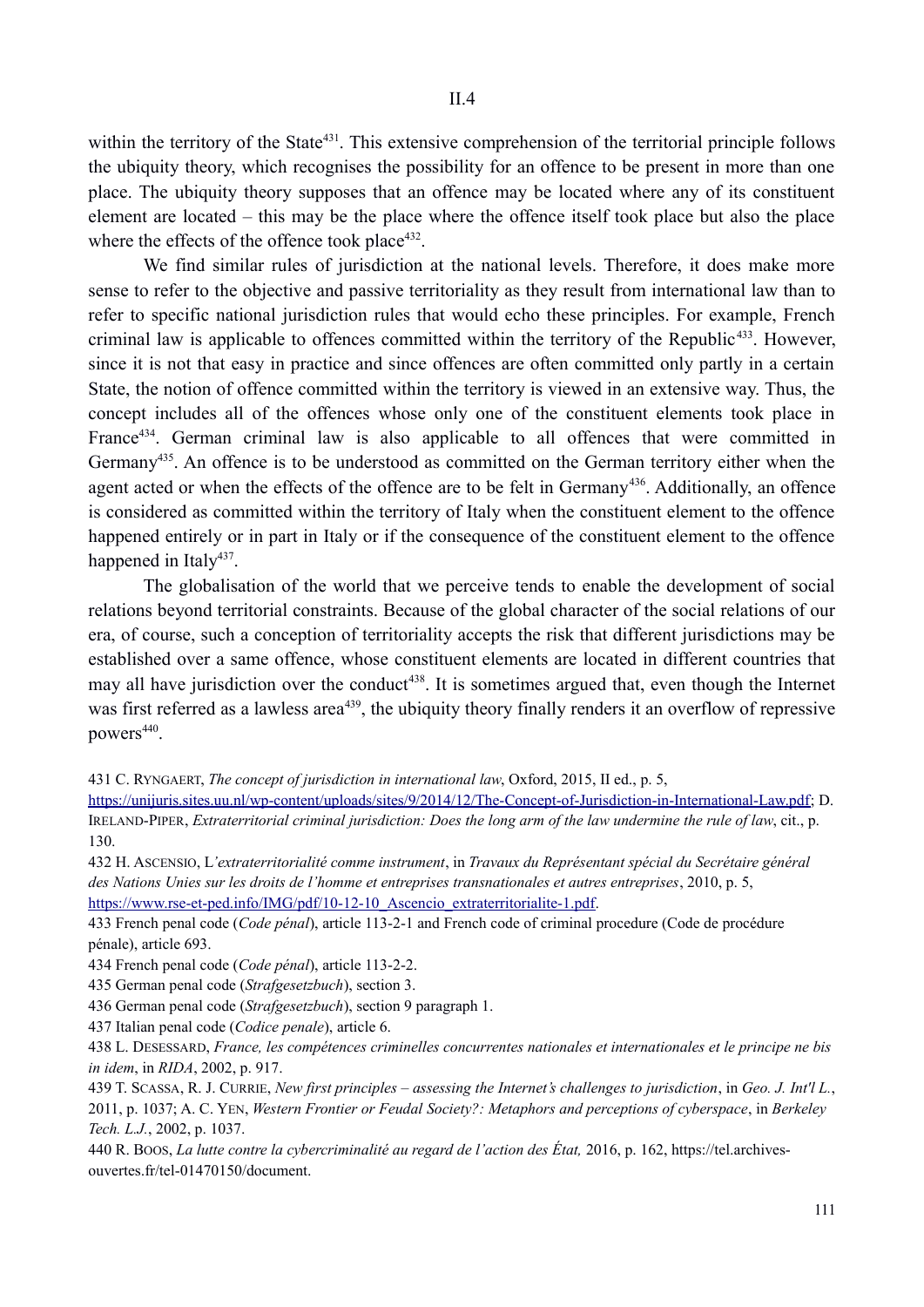**3.** While the Council of Europe Convention on cybercrime (the "Convention")<sup>441</sup> does provide for examples of what should be considered a cybercrime and thus, should be tackled by national substantive criminal law, the Convention does not provide for a general definition of cybercrime. However, the doctrine seems to agree on a rather large definition of cybercrime: Majid Yar defines cybercrime as any illegal activities facilitated by a computer <sup>442</sup> while Sarah Gordon and Richard Ford define it as any crime committed through or facilitated by the use of electronic devices or IT networks<sup>443</sup>. Thus, any offence enabled or facilitated by the use of a blockchain may also fall under this definition and it should therefore make sense to use the legislation on cybercrime as a background in order to try to apply it to criminality committed through or facilitated by a blockchain.

Throughout the last decades, we observed a global integration of the world which enhanced the interactions among people at a global level. This enhanced integration at a global level has been the consequence of, amongst others, the development of technology and of the Internet. The development of the Internet has been accompanied by the one of criminality facilitated by the use of the Internet and the law had therefore needed to respond to such a phenomenon. However, the particularity of cybercrimes raised certain difficulties that the territoriality of criminal law has to face. We should recall that the Internet is a network; the communications it contains are not limited to a specific territory. « Material published on the internet can be uploaded in one state, downloaded in another, and viewed in a large number of other states<sup>444</sup> ». What raises some difficulties is the fact that the jurisdiction is based on delimited territorial rules while the Internet is, on the contrary, characterised by its universality<sup>445</sup>. Conducts on the Internet happen at once anywhere and nowhere: it seems thus difficult to decide which jurisdiction is more entitled to have jurisdiction over an offence than another one446. « Unlike traditional jurisdictional problems that might involve two, three, or more conflicting jurisdictions, the set of laws which could apply to a simple homespun webpage is all of them<sup>447</sup> ». For an offence committed online, any State may be competent<sup>448</sup>. This can be explained by the fact that, through the use of the Internet, an illegal content may be made available by an agent in a foreign country, through the use of a foreign server for data storage, but

441 Council of Europe, *Convention on cybercrime*, Budapest, 2001, ETS 185, https://www.coe.int/en/web/conventions/full-list/-/conventions/treaty/185.

442 M. YAR, *Cybercrime And Society*, 2006, London, p. 10.

443 S. GORDON, R. FORD, *On The Definition And Classification Of Cybercrime*, in *J. Comput. Virol.*, 2006, p. 2, https://download.adamas.ai/dlbase/ebooks/VX\_related/On%20the%20definition%20and%20classification%20of %20cybercrime.pdf.

444 S. NILOUFER, *The proper basis for exercising jurisdiction in internet disputes: strengthening state boundaries or moving towards unification?*, in *JTLP*, 2013, p. 1, https://tlp.law.pitt.edu/ojs/index.php/tlp/article/view/124/127. 445 J. FRANCILLON, *Cybercriminalité, aspect de droit pénal international*, 2014,

http://www.penal.org/sites/default/files/files/RH-7.pdf.

447 D. C. MENTHE, *Jurisdiction in cyberspace: a theory of international spaces*, cit., p. 71.

448 D. C. MENTHE, *Jurisdiction in cyberspace: a theory of international spaces*, cit., p. 70.

<sup>446</sup> S. P. BEATTY, *Litigation in cyberspace: the current and future state of Internet jurisdiction*, in *U. Balt. Intell. Prop. L.J.*, 1999, p. 139; D. R. JOHNSON, D. POST, *Law and borders* – *the rise of law in cyberspace*, in *Stanford L. Rev.*, 996, p. 1375.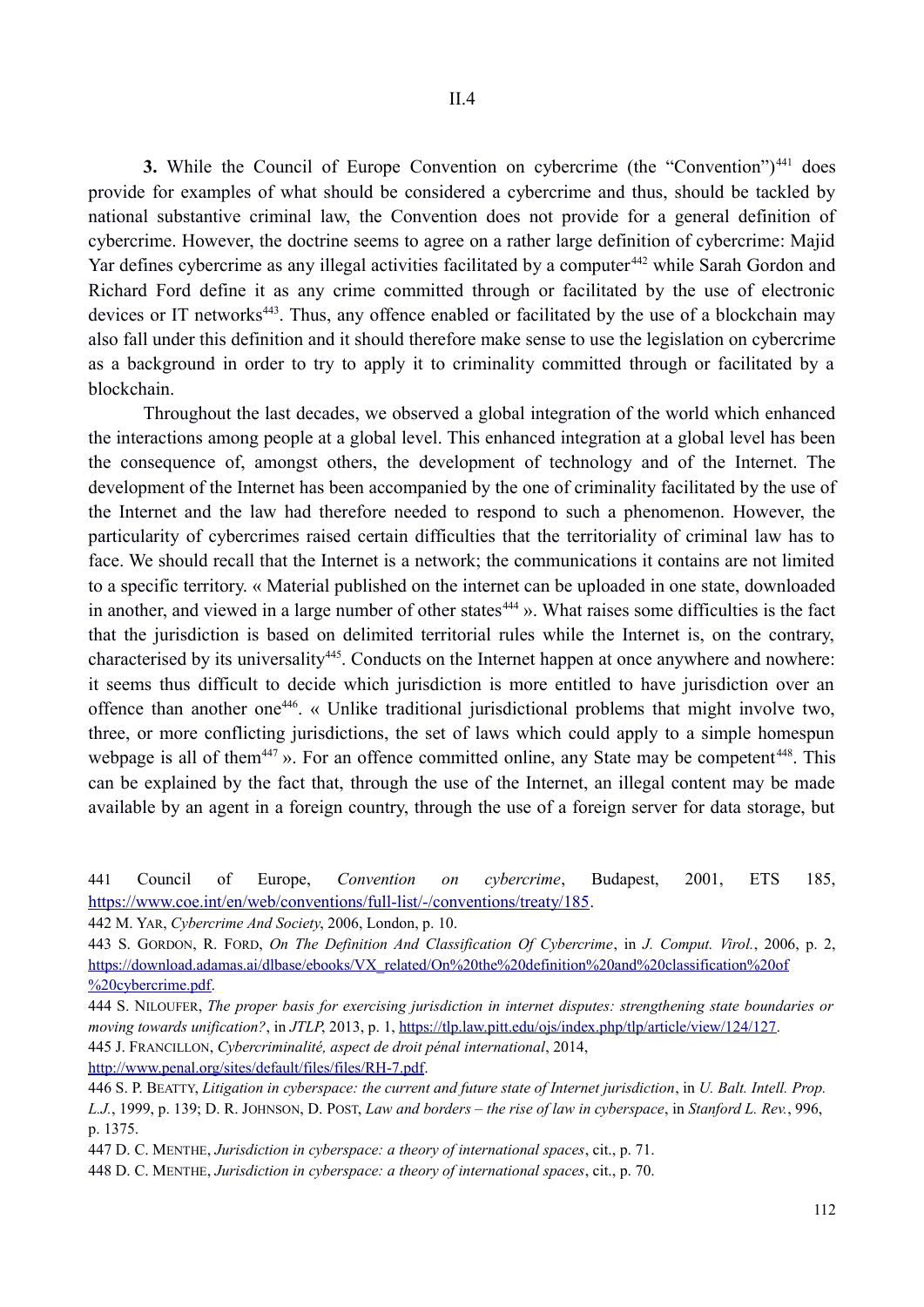still making the illegal content available to any person benefiting of an Internet access in any State<sup>449</sup>. Therefore, we understand that the principles that we developed in the first part of the article, that are used to establish jurisdiction, may be difficult to apply to the cyberspace.

Regarding the subjective territoriality: first, we understand that, because of the global character of the Internet and the multiplicity of its actors, it may be difficult to determine where an offence took place. The complexity related to the localisation of the causal event has been highlighted by the Advocate General Wathelet in the case Concurrence SARL v. Samsung Electronics France SAS and Amazon Service Europe Sàrl<sup>450</sup>. In order to respond to this, it should be determined in which territory is located an offence on the Internet? There are many possibilities to decide what constitutes the location of the offence: the location of the author or creator of the illegal content may be one but it would however face the risk of forum shopping to choose the most clement jurisdiction to commit an offence. We could also quote some others such as the location of the viewer of the illegal content, but it would not prevent positive conflicts of jurisdiction<sup>451</sup>. Therefore, regarding cybercrime, Lord Denning said that « a well-advised plaintiff is likely to commence proceedings in the most favourable forum<sup>452</sup> ». This is particularly relevant since a similar conduct on the Internet may be tackled in a complete different manner according to the competent jurisdiction. The location of the server giving access to the Internet and enabling the upload of illegal content may also be a solution. The location of the server may be difficult to determine because of technical issues and because of the possible use of multiple sub-servers. We could finally think about the first location of the website containing the illegal content to establish jurisdiction<sup>453</sup>. So far, we have no consensus on what constitutes the place of location of an offence on the Internet, this is why positive conflicts of jurisdiction may therefore not be solved by the use of subjective territoriality.

Regarding the objective territoriality: since the Internet is available almost everywhere, the constituent elements to a crime occurring on such an Internet page, may be located anywhere; in fact, in any jurisdiction that provides for access to the website. If this was the case, the territorial principle would not make sense anymore since by using it, it would give jurisdiction to any State. Therefore, the competence would tend to be a universal one<sup>454</sup>. Finally, the consequence would be

449 M. D. DUBBER, T. HÖRNLE, *Criminal law a comparative approach*, Oxford, p. 149.

450 Advocate General WATHELET, 9 November 2016, *Opinion on Concurrence SARL v Samsung Electronics France SAS and Amazon Service Europe Sarl*, Case C-618/15, ECLI: EU:C:2016:843, paragraph 2.

451 S. NILOUFER, *The proper basis for exercising jurisdiction in internet disputes: strengthening state boundaries or moving towards unification?*, cit., p. 2; H. VAN LITH, *International jurisdiction and commercial litigation: uniform rules for contract disputes*, The Hague, 2009, p. 5 ss. Also see a similar theory for copyrights law on the internet in T. SOLLEY, *The problem and the solution: using the Internet to resolve Internet copyright disputes*, in *Ga. St. U. L. Rev.*, 2008, p. 818.

452 S. NILOUFER, *The proper basis for exercising jurisdiction in internet disputes: strengthening state boundaries or moving towards unification?*, cit., p. 2; *Forum Shopping reconsidered*, in *Harvard L. R.*, 1990, https://www.jstor.org/stable/pdf/1341283.pdf.

453 For more information on the pro and contra arguments related to these different possibilities, see S. F. MILLER, Bloomingtom, 2003, p. 235 ss, https://www.repository.law.indiana.edu/cgi/viewcontent.cgi?article=1270&context=ijgls. 454 J. FRANCILLON, *Cybercriminalité, aspect de droit pénal international*, cit.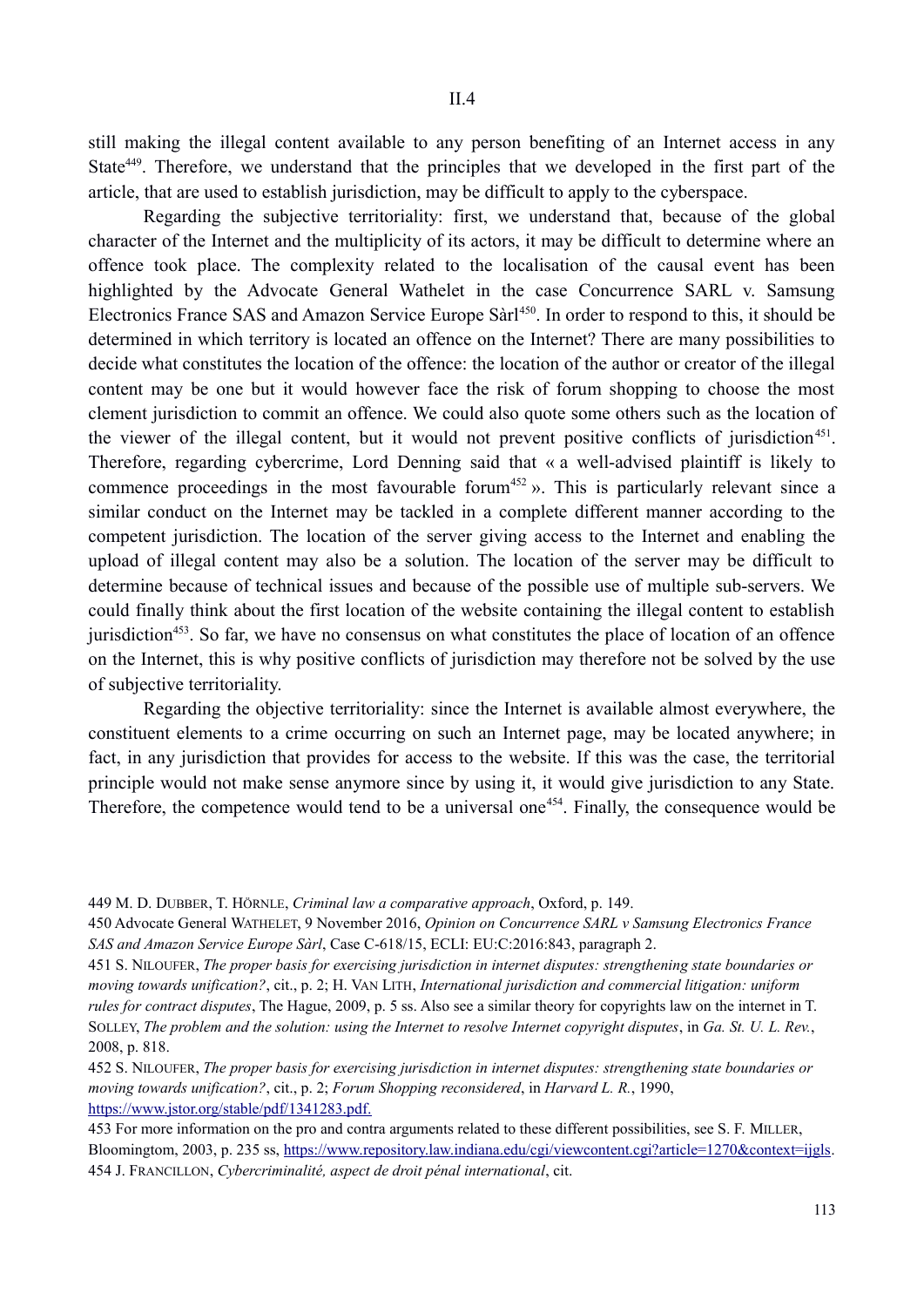constant positive conflicts of jurisdiction<sup>455</sup>. So, using the objective territoriality does not solve the problem of positive conflicts of jurisdiction<sup>456</sup>.

If the traditional rules of jurisdiction are used without taking into account the specificity of the Internet, this would lead not only to incoherencies but also to a lack of legal certainty<sup>457</sup>. While criminal law should respect the principle of legality which supposes that it should be not only clear but also predictable<sup>458</sup> and that « punishment, coercive measures, prosecution and sentencing of criminals should be predictable and be applied uniformly and in a systematic order<sup>459</sup> » these uncertainties constitute a problem if they lead to as many different solutions as the number of potential competent States (which, as we have seen before, is extremely high). The fact of being potentially subject to all of the criminal law systems of the world may constitute a threat vis-à-vis of fundamental principles of criminal law – especially vis-à-vis the legality principle. This could also endanger the principle of *ne bis in idem* if more than one jurisdiction is competent and decide to prosecute the same offence committed online. As a consequence, legal certainty – which encompasses both the legality and the *ne bid in idem* principles<sup>460</sup> – may be weakened by the inadequacy of traditional jurisdiction rules to face cybercrime and this may endanger the rule of law in the information society, which reposes on principles including, amongst others, the certainty and predictability of the legal environment $461$ .

In 2001, the Council of Europe published a Convention on cybercrime. In its explanatory report regarding the Convention, the Council of Europe explained that it was aware of the necessity to use international law in order to address such a form of criminality that produces effects regardless of borders and regardless of the location of the offender<sup>462</sup>. The challenge that constituted the global character of the Internet was taken into account by the Council of Europe, which distinguished the creation of a common space – the cyberspace – which may be used to commit offences at a transnational level<sup>463</sup>. In its explanatory report, the Council of Europe recognised the fact that criminals using the Internet may be located in places different to those where the offences they commit produce their effects<sup>464</sup>. This was notably the reason why the Council of Europe argued

http://www.academia.edu/27265774/JURISDICTIONAL\_CHALLENGE\_OF\_THE\_INTERNET\_A\_FOCUS\_ON\_EL ECTRONIC\_CONTRACTS.

457 Z. D. CLOPTON, *Territoriality, technology, and national security*, in *U. Chi. L. Rev.*, 2016, p. 49.

458 On the exigence of quality of the law according to the European convention on human rights, see for example, European Court of Human Rights, *Cantoni c. France*, no. 17862/91, 15 November 1996.

459 A. SUOMINEN, *What Role for Legal Certainty in Criminal Law Within the Area of Freedom, Security and Justice in the EU?*, in *BJCLCJ*, 2014, p. 7.

460 A. SUOMINEN, What Role for Legal Certainty in Criminal Law Within the Area of Freedom, Security and Justice in the EU?, cit., p. 9.

461 S. NILOUFER, *The proper basis for exercising jurisdiction in internet disputes: strengthening state boundaries or moving towards unification?*, cit., p. 2.

462 Council of Europe, *Explanatory report to the Convention on cybercrime*, ETS 185, Budapest, 2001, paragraph 6, https://rm.coe.int/16800cce5b.

463 Council of Europe, *Explanatory report to the Convention on cybercrime,* cit., paragraph 8.

464 Council of Europe, *Explanatory report to the Convention on cybercrime*, cit., paragraph 6.

<sup>455</sup> M. DELMAS-MARTY, *Le relatif et l'universel. Les forces imaginantes du droit*, tome 1, Paris, 2004, p. 342.

<sup>456</sup> J. FRANCILLON, *Cybercriminalité, aspect de droit pénal international*, cit.; K. N. EDWIN, J. SHILILU, *Jurisdictional challenge of the Internet ; a focus on electronic contracts*, p. 3,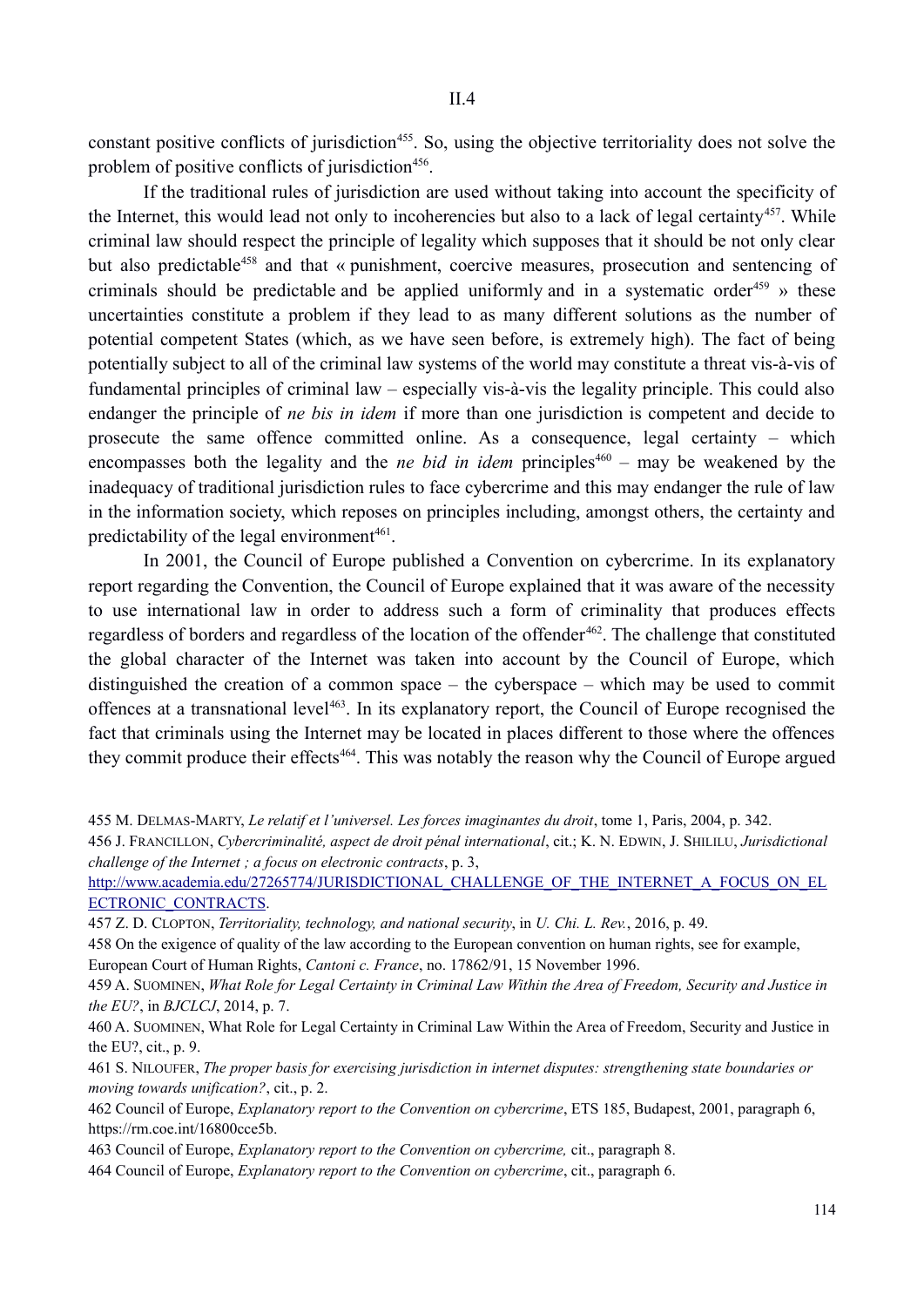for the necessity to tackle the challenge of cybercrime at an international level<sup>465</sup>. Therefore, the Council of Europe decided to tackle the question of jurisdiction and more precisely the issues regarding the determination of the place of commission of the offence<sup>466</sup>. However, even if the Convention provides for State parties to exercise jurisdiction when an offence is committed on their territory, it does not give specific rules on what should be considered an offence committed in a State's territory. The only way provided for by the Convention in order to deal with positive conflicts of jurisdiction is that it provides for States to consult to determine among them which State constitutes the most appropriate jurisdiction for prosecution, when more than one State has jurisdiction over an offence according to the jurisdiction rules provided for by the Convention<sup>467</sup>. This should be done in order to « avoid duplication of effort, unnecessary inconvenience for witnesses, or competition among law enforcement officials of the States concerned, or to otherwise facilitate the efficiency or fairness of the proceedings<sup> $468$ </sup>». It is a big step to focus on the regional level in order to find solutions to a global problem instead of focusing on national rules. However, the Convention and the rules it provides on jurisdiction, even if they can help because of the cooperation that they provide for, do not really give clear rules on territoriality that would permit to prevent positive conflicts of jurisdiction.

At a national level, judges confronted to jurisdiction issues within cybercrime cases, often relied on the objective territoriality principle. In the Töben case, the German court held that jurisdiction of German courts may be established solely because Internet users located in Germany could have access to the content that constituted a criminal offence, even if this content had been created and stored in foreign States. The Court considered that the offence had consequences (if not only, at least also) in Germany and the objective territoriality principle should thus give jurisdiction to Germany. Before 2008, the French jurisprudence also considered that the French jurisdictions were competent as soon as illicit content were available on the Internet and were accessible from France: thus, as soon as the website containing the criminal offence was accessible from France, jurisdiction was established<sup>469</sup>. This view was taken in the Yahoo! case in which the French jurisdictions declared themselves competent to hear the case because the website was available in France, even if it was not supposed to be intended for the French public<sup>470</sup>. However, conscious of the risks that the application of the objective territoriality principle means in terms of positive conflicts of jurisdiction, a French court in 2008<sup>471</sup> took a different view regarding cybercrimes. The French jurisdiction decided that it is not sufficient that the content on the website which constitutes

465 Council of Europe, *Explanatory report to the Convention on cybercrime*, cit., paragraph 6.

466 Council of Europe, *Explanatory report to the Convention on cybercrime*, cit., paragraph 11(v).

467 Council of Europe, *Convention on cybercrime*, Budapest, 2001, ETS 185, art 22(5),

https://www.coe.int/en/web/conventions/full-list/-/conventions/rms/0900001680081561.

468 Council of Europe, *Explanatory report to the Convention on cybercrime*, cit., paragraph 239.

469 Groupe de travail CECyF – Cyberlex, *La procédure pénale face aux évolutions de la cybercriminalité et du traitement de la preuve numérique : propositions pour une efficacité juridique renforcée*, 24 janvier 2018, p. 6 ; Tribunal de grande instance de Paris, CCE 2002/5. Comm. 77, 26 February 2002.

470 A. CAMARD, C*ommentaire des arrêts Yahoo v. La ligue contre le Racisme*, in *MBDE/Société de l'information, droits et médias*, 2011.

471 Cour de Cassation, chambre criminelle, no. 07-87.281, 9 September 2008, https://www.legifrance.gouv.fr/affichJuriJudi.do?

oldAction=rechJuriJudi&idTexte=JURITEXT000019570259&fastReqId=850465415&fastPos=1.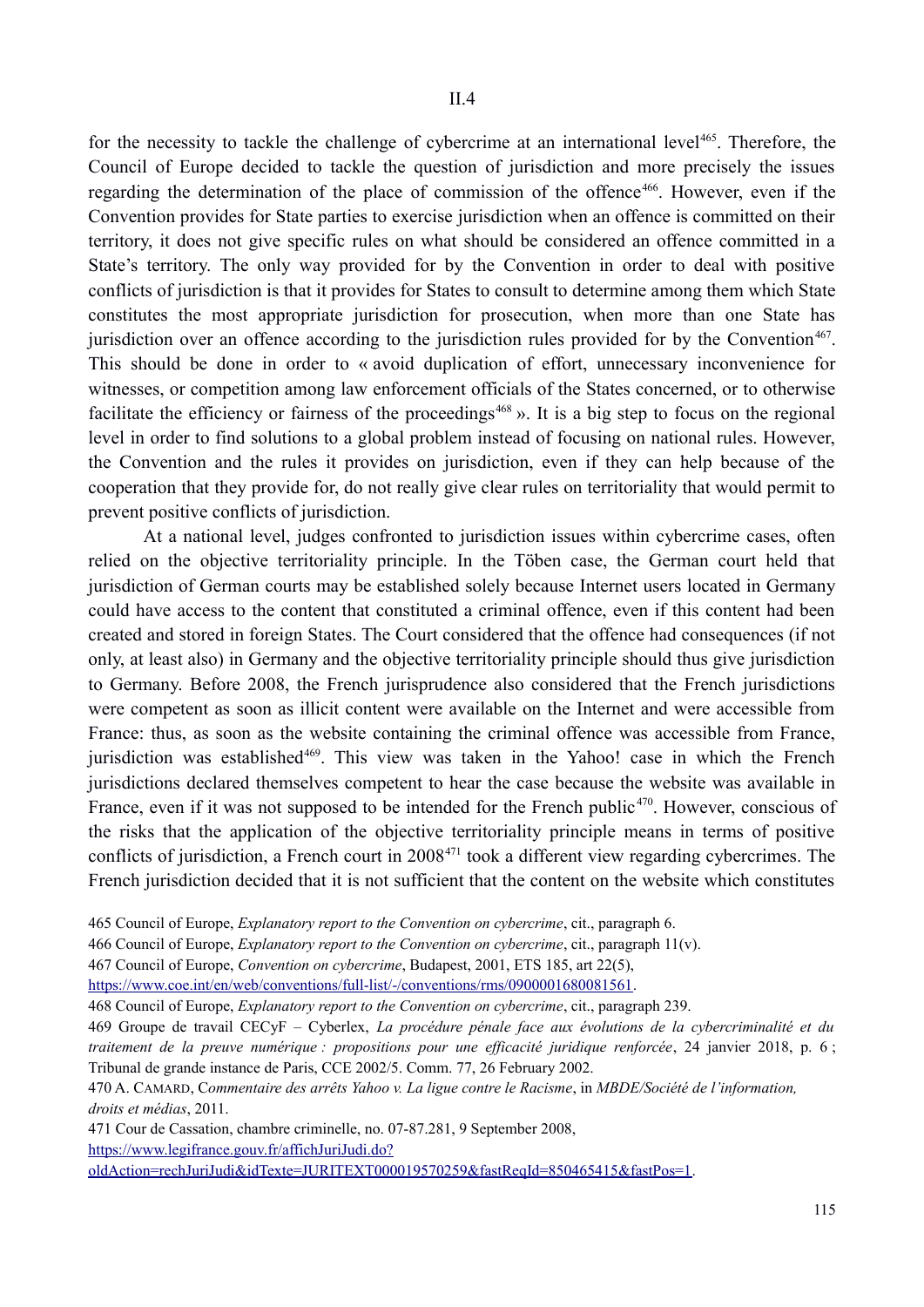the criminal offence is accessible on the French territory, but it should also be proved that the website in question is dedicated to the French public. Certain advices may help in order to decide whether a website is dedicated to the French public: these include, for instance, the language of the website or also the fact that the products sold on the website are available to French citizens<sup>472</sup>. This view was confirmed by the French Court of cassation in 2010473. This trend can also be distinguished in other national laws<sup> $474$ </sup>. Especially, the United States introduced such jurisdiction rules based on the targeting of a specific public by making a distinction between active and passive websites<sup>475</sup>. A passive website should be considered insufficient to establish jurisdiction when an active website may give jurisdiction to the State's courts. The principal criteria to be taken into account in order to determine whether a website is to be considered as active in a State is: the fact that the website is interactive, that it conducts business in the State and that it is advertised to potential customers in that State.<sup>476</sup>

**4.** What we distinguished with the development of the Internet was a simultaneous development of criminality facilitated by it. Even though this phenomenon had to be tackled by law enforcement authorities, this did not become a reason to over regulate the Internet or to diabolise it. The same approach should be taken with regard to blockchains. While certain authors consider blockchains and cryptocurrencies as too risky and plead for very strict rules<sup> $477$ </sup> and while some countries decided to completely ban the use of cryptocurrencies<sup>478</sup> because of the possible threats it contains, many scholars stress the fact that these potential risks should in no way be used in order to reject the advancements in technology and innovation<sup>479</sup>. A distinction should always be made between the positive and the negative effects of the technology and the existence of negative effects should not have consequences that would detriment the positive ones. However, this should not be a reason to ignore the criminal activities taking place within the Blockchain ecosystem. The objective of the article is not to highlight the phenomenon of criminality committed through or facilitated by the use of blockchains or cryptocurrencies, but just to raise awareness regarding its existence: Interpol identified amongst others, the use of blockchains for sharing illegal data such as child pornography while Europol highlighted the risk of money laundering facilitated by the use of cryptocurrencies<sup>480</sup>. There are two different ways blockchains may be used for criminal purposes:

472 See for example, Cour de Cassation, chambre criminelle, no. 15-86645, 12 July 2016,

https://www.legifrance.gouv.fr/affichJuriJudi.do?idTexte=JURITEXT000032900131.

473 Cour de Cassation, chambre criminelle, no. 10-80.088, 14 December 2010,

https://www.legifrance.gouv.fr/affichJuriJudi.do?idTexte=JURITEXT000023433809.

474 T. SCASSA, R. J. CURRIE, *New first principles – assessing the Internet's challenges to jurisdiction*, cit., p. 1049.

475 R. BOOS, *La lutte contre la cybercriminalité au regard de l'action des État,* cit., p. 175 ss.

476 See for example *Zippo Mfg. Co. v. Zippo Dot Com, Inc.*, 952 F. Supp. 1119, W.D. Pa, 1997, https://law.justia.com/cases/federal/district-courts/FSupp/952/1119/1432344/; *Cybersell Inc v. Cybersell Inc.*, 130 F.3d 414, 9th Cir., 1997, https://www.courtlistener.com/opinion/748638/cybersell-inc-v-cybersell-inc/.

477 See for example E. ENGLE, I*s Bitcoin rat poison? Cryptocurrency, crime and counterfeiting*, in *JHTL*, 2016. 478 M. DI GIUDA, *Countries where the cryptocurrencies are banned: busted for Bitcoin*, 2018,

https://bitnewstoday.com/market/bitcoin/countries-where-the-cryptocurrencies-are-banned-busted-for-bitcoin/.

479 R. ANDERSON, *Risk and Privacy Implications of Consumer Payment Innovation in the Connected Age*, in *Consumer Payment Innovation*, 2012, p. 99.

480 *Report of the Commonwealth Working Group on virtual currencies*, in *Commonwealth Law Bulletin*, 2016, p. 292.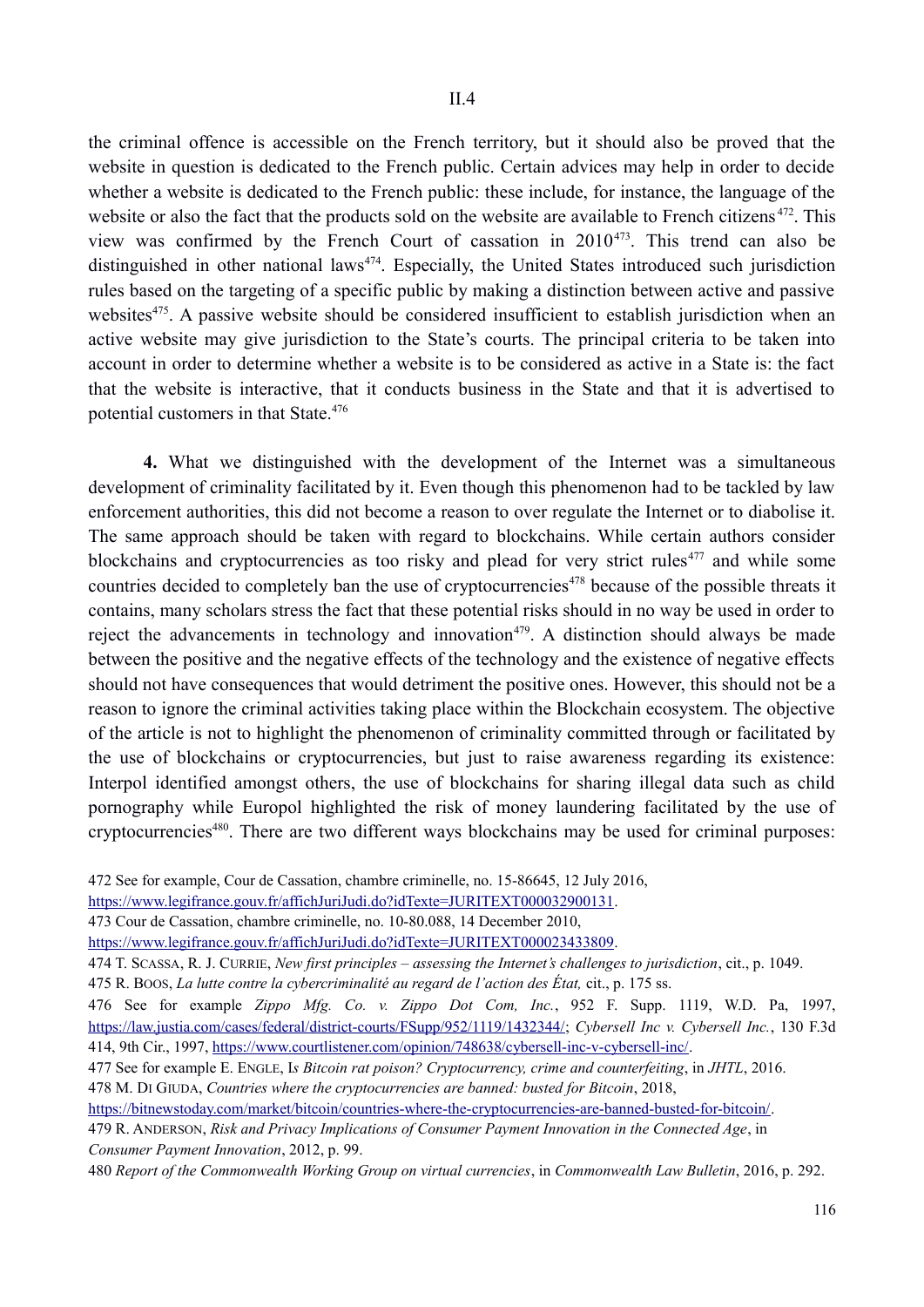either as instrumentality of the crime – in this case the offence would just be facilitated by the use of blockchain but could have been conducted in other ways also (one could for instance think about money laundering or the selling or buying of illicit products with cryptocurrencies) or the blockchain may be the object of the crime which could not have been committed without the existence of blockchains<sup>481</sup>. For example, one could think about the theft of cryptocurrency or broadcast of child pornography pictures through blockchains.

Thus, criminality committed through or facilitated by the use of blockchains – and especially the jurisdiction dilemma – constitutes an issue for the criminal justice systems that they should be able to tackle.

In the third section of this article, when trying to deduce what may constitute the place of location of an offence committed on the cyberspace, we highlighted the multiplicity of the actors within the Internet ecosystem. Especially, we developed the possibility to focus on the location of the viewer of the illegal content, the location of the creator of the illegal content, the one of the server enabling the publication of the content and finally the first location of the website in order to establish jurisdiction. We distinguish a similar – if not worse – multiplicity and transnationality of the actors on a blockchain. The first actor to mention is the creator(s) of the blockchain. Then, we should mention the different users of the blockchain – also called nodes. The system has been designed as an open one: this means that it is, by its very nature, open to anyone (in the case of a public blockchain) and thus also internationally open since any individual who wishes to participate to the public blockchain may be given a pair of keys randomly by the system. The existence of miners should also be highlighted. Miners should be understood as special nodes whose role is to verify the transactions by performing a proof-of-work or any similar consensus mechanism in order to accept the valid transactions in a block that will then be added to the blockchain. Finally, even though the functioning of a blockchain only requires the participation of nodes and miners, some other actors exist around the ecosystem. They render its use easier for non-technicians and as a consequence, more accessible. The ones mentioned in this paragraph do not constitute an exhaustive list of the actors existing around the Blockchain ecosystem: the purpose is only to focus on some of them, which are commonly used by participants. One could think about exchange platforms (whose activities consist in providing people with exchange services between fiat currency and cryptocurrency for example) and we could also mention digital wallets (whose activities consist in storing the users' information on the blockchain including their public and private keys).

Blockchains are also known as distributed ledgers. This supposes that the data within the blockchain is distributed to all of the nodes of the system instead of being concentrated into one as it is the case for centralised ledgers. Therefore, all of the participants to the network gets a copy of the blockchain as it currently is. Each block that is added to the blockchain is also added at the nodes' level so that there is a consensus between the nodes on the state of the register<sup>482</sup>. Distributed ledgers require the consensus of these nodes rather than just the confirmation by one central authority in order to add information on the blockchain. This means that, even though a miner

481 *Report of the Commonwealth Working Group on virtual currencies*, in *Commonwealth Law Bulletin*, cit., p. 292. 482 G. MARIN-DAGANNAUD, *Le fonctionnement de la blockchain*, in A*nnales des mines: réalités industrielles*, 2017, p. 43.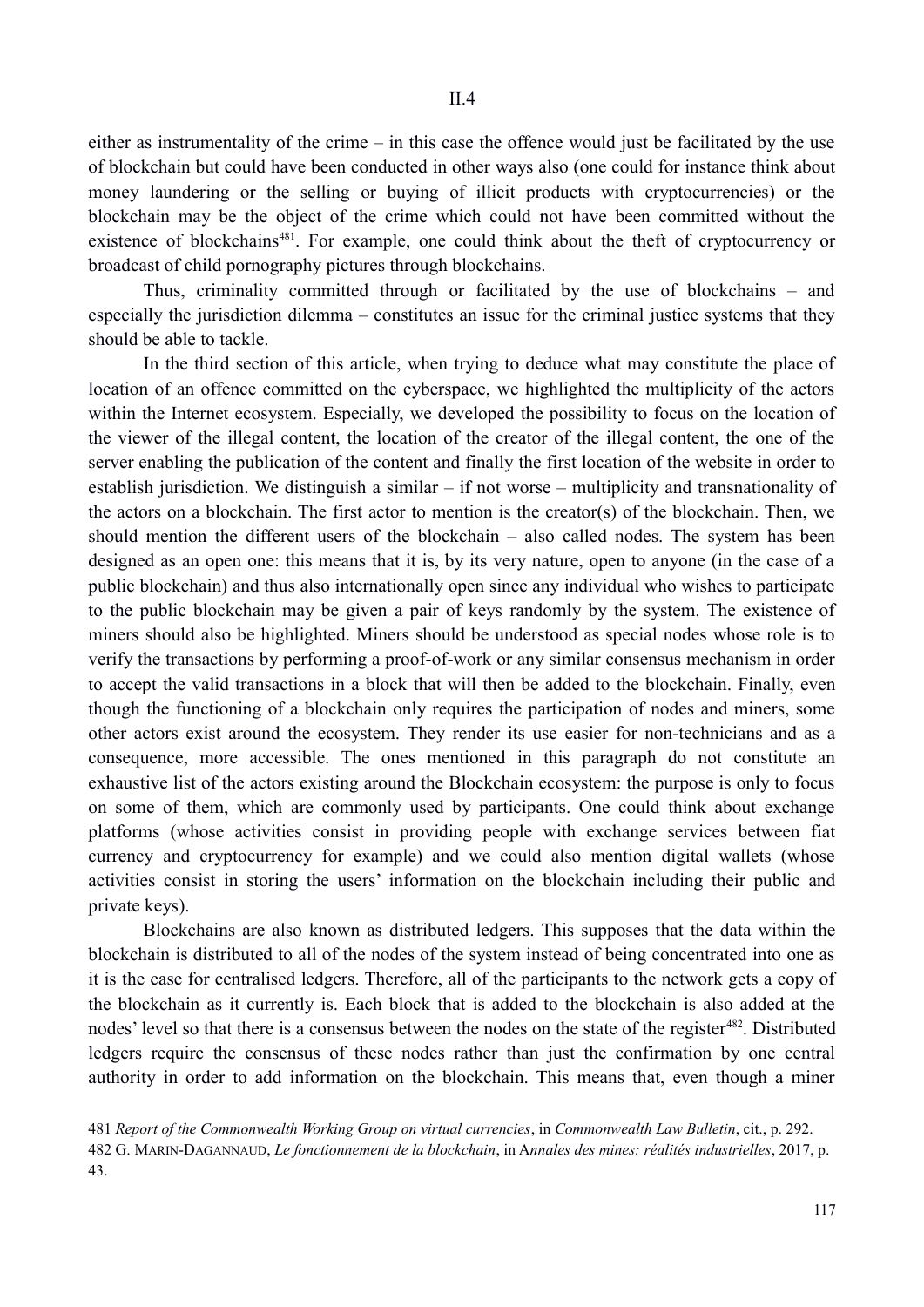validates a block, it still needs to be accepted and reused by the other nodes of the system to be integrated to the blockchain: a consensus of a majority of the nodes is needed. « Each resulting block is forwarded to all users in the network, who can then check its correctness by verifying the hash computation. If the block is deemed to be "valid", then the users append it to their previously accepted blocks, thus growing the [...] blockchain<sup>483</sup> ». Because of this consensus mechanism, we distinguish a joint control of the blockchain.

According to international law, the competent jurisdiction is usually either the State where the offence has been initiated (subjective territoriality) or the State where the offence is completed or its effects are to be seen (objective territoriality and ubiquity theory); in the specific case of a criminal conduct taking place on a blockchain, these States may be difficult to identify. This can be explained by the fact that the activities taking place on blockchains operate themselves without any particular spatial linkage since blockchains are developed in a global way and the localisation of the actors does not have a strong importance<sup>484</sup>.

Regarding the subjective territoriality, it may be difficult to determine the State where the offence has been committed and what the competent jurisdiction should be. The multiplicity and global character of the actors to the blockchain – either essential or not to the functioning of the system – and also, the fact that the conducting of a transaction result from the actions of many different actors – possibly located in different jurisdictions – complicates the determination of the place of commission of the offence. It may be difficult to decide on which territory such an offence has been committed if we try to distinguish a single jurisdiction that could tackle the offence. On the contrary, we could argue that many countries may have jurisdiction over such an offence if not all of them – because of the multiplicity and internationality of the different nodes to the blockchain<sup>485</sup>. The subjective territoriality aims at finding some links and thus a jurisdiction that would have more legitimacy to be declared competent. As we realise the global character to a transaction happening on a blockchain, it may be questioned whether there is such a State that would have more legitimacy than another one to conduct investigations.<sup>486</sup>

Regarding the objective territoriality, it may also be difficult to determine where an offence committed through or facilitated by the use of blockchains is completed or where it has effects. As a blockchain is distributed to all of its nodes, the effects may be felt in any jurisdiction which gives access to the blockchain and permits individuals to join the network. As a consequence, if the Internet was seen (rightly) as a transnational technology that enabled to make content available in any State simultaneously, distributed ledgers share also this transnational characteristic but in a

483 A. MALLARD, C. MÉADEL, F. MUSIANI, *The paradoxes of distributed trust: peer-to-peer architecture and user confidence in bitcoin*, in *Journal of peer production*, 2014, p. 6, https://hal-mines-paristech.archives-ouvertes.fr/hal-00985707/document.

484 For a similar reasoning regarding the financial economy, see J. B. AUBY, *La globalisation, le droit et l'Etat,* IIe ed., Paris, 2010, p. 20.

485 On top of the fact that determining the location of an offence on a blockchain may be difficult because of the multiplicity of its nodes and the fact that they all contribute to the functioning of the system, this distribution of the blockchain and the consensus mechanism raise additional issues regarding criminal responsibility. This comes from the fact that the addition of a block to the blockchain results from the acts of many different nodes and that, the behaviour of one only node is not sufficient to modify the blockchain.

486 Private blockchains may however raise different issues, notably because of the fact that certain activities, such as mining, may be limited to certain actors.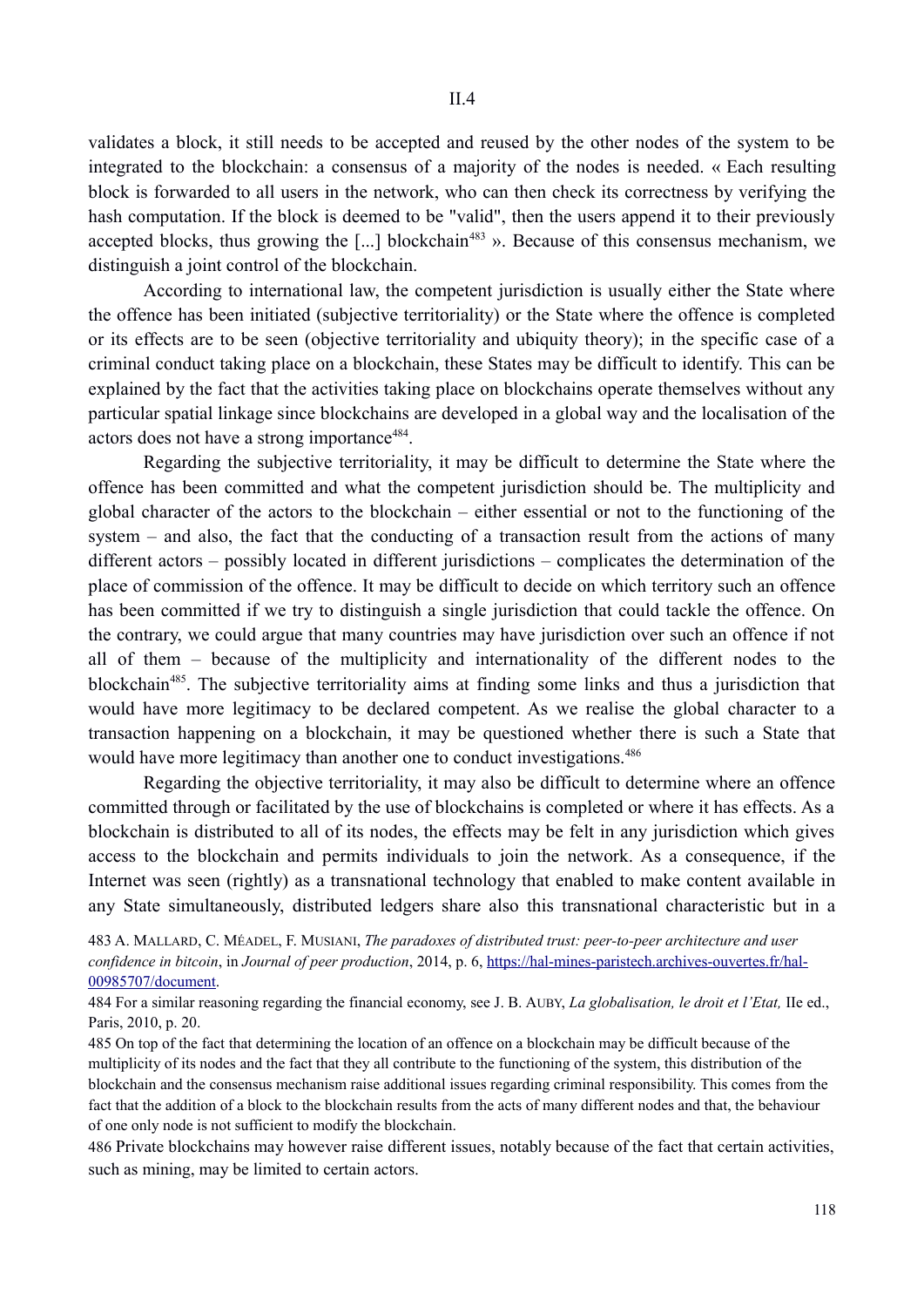more developed way, because of the fact that they are (as their name supposes it) distributed and thus, that any node to the network is provided with an accurate version of the blockchain.<sup>487</sup>

**5.** Blockchains function without the intervention of any central authority or third party. The functioning of the system is ensured only through the participation of the nodes and through the work of the miners. Thus, the participants to the blockchain only need to have confidence in the system and its protocol: the participants do not need to trust themselves in order to transact or to make sure that the person they plan to transact with is trustworthy. Therefore, a third party or central authority, whose role would be to ensure that the participants are well-intentioned and that the transactions are feasible, is not needed. However, these characteristics correspond in reality to only a subgroup of the Blockchain ecosystem: public blockchains, also known as permissionless blockchains. On the contrary, private blockchains (also known as permissioned blockchains) do not share all of these characteristics. Their functioning in a technological way is similar to the one of public blockchains but there is a considerable difference: a kind of central authority does exist and exercises a certain control. The authority is in charge of deciding who should be given a right to participation to the blockchain. This means that these private blockchains are, contrary to public blockchains, not open to anyone but only to those who got provided with an access right to the system by the authority<sup>488</sup>. The development of private blockchains can be at least partly explained by the inadequacy of public blockchains to tackle the need of regulated activities (such as the activities of the financial sector).

A private blockchain, contrary to a public blockchain, often has a Constitution (or other similar documents) that should have some legal effects<sup>489</sup>. This document which may for instance be a whitepaper and Terms and Conditions in the case of ICOs - should contain classical elements to a contract, including the governing law and jurisdiction<sup>490</sup>. Of course, from a legal perspective, this Constitution or any similar document are private contracts. Criminal jurisdiction is not subject to the individuals' disposition and may therefore not be chosen by the parties to a contract. Thus, it would make no sense to introduce a clause that would provide for the competence of a specific jurisdiction that would be competent over an offence in such a document. However, these documents may provide for some advices regarding the targeted public of the private blockchain.

We should recall the French jurisprudence tackling cybercrime and which considers that to establish competence of the French jurisdictions, it is not sufficient to demonstrate that the website was available in France but it should also be demonstrated that the website was dedicated to the French public. The advices that could help to deduce to which public the website was targeting

487 Private blockchains may also raise different issues, notably because of the fact that reading the blockchain may be limited to certain actors.

- 489 A. SANITT, I. GRIGG, Norton rose Fulbright, *Legal analysis of the governed blockchain*, 2018,
- http://www.nortonrosefulbright.com/knowledge/publications/167968/legal-analysis-of-the-governed-blockchain.

490 For instance, the Booking Token Unit's whitepaper specifies that any contract relationship relating to the tokens' protocol are governed by French law, V. CHRIQUI, H. HABABOU, *Whitepaper Booking Token Unit (BTU) Protocol*, 2018, p. 21, https://www.btu-protocol.com/pdf/whitepaper.pdf, also, the Crypto20 Token terms and conditions provides for the applicability of English law as the governing law, Crypto20, Terms and conditions, https://crypto20.com/en/legal/.

<sup>488</sup> P. WAELBROECK, *Les enjeux économiques de la blockchain*, in *Annales des Mines - Réalités industrielles,* 2017, p. 10.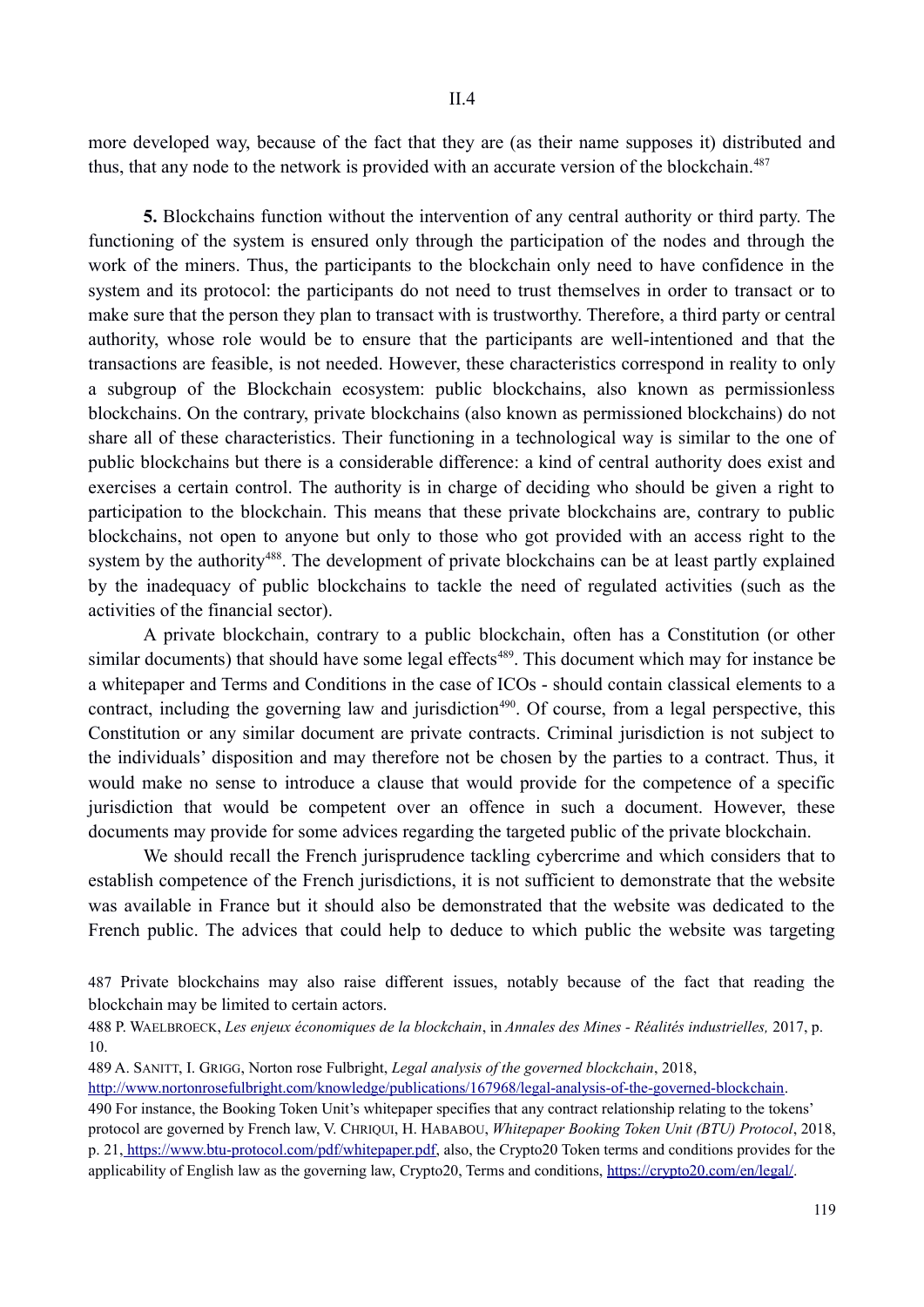include the language of the website or also its content. A similar reasoning could be made regarding private blockchains. Thus, we could argue that the Constitution of a private blockchain targets also a specific public (that may not be limited to a certain country but that may be limited to a certain number of States) such as the Whitepaper of an ICO by selling its tokens to a specific public and by describing the legal statute of blockchains in certain countries<sup> $491$ </sup>. Also, the language of publication of the documents of the blockchain may be taken into consideration<sup> $492$ </sup>. As a consequence, if we stick to the advices distinguished by the French jurisprudence that may be useful in order to deduce the targeted public of a specific website, a similar reasoning could be made with regards to private blockchain: the targeted public may be deduced from the documents to the blockchain and may help to establish jurisdiction.

This targeted public theory, even though it may be useful in the context of private blockchains may be insufficient to establish jurisdiction over offences committed through or facilitated by a public blockchain because these networks are, by nature, open to anyone. If we take the example of the Bitcoin blockchain, we can see that it is used worldwide and it is in no case targeting a special public located in a certain country. Therefore, we understand that the national rules permitting to establish criminal jurisdiction according to the territoriality principle may not be sufficient in order to tackle the phenomenon of criminality facilitated or committed through the use of blockchains or cryptocurrencies – as they were not sufficient to tackle the issue of cybercrime. While private blockchains may give some pieces of advice in order to decide which jurisdiction should be competent, public blockchains do not propose such tools. Thus, the same consequences that we highlighted from the uncertainties about jurisdiction rules regarding cybercrime can be made regarding blockchains: they may result in numerous positive conflicts of jurisdiction. This may weaken the principle of legal certainty and the principles of the rule of law.

**6.** According to Amartya Sen, the indispensable response to the doubts about globalisation resides in its construction<sup>493</sup>. This supposes that globalisation in terms of criminal matters and more specifically in our case, in terms of territoriality, should be built. In order to do so, it should be accepted that the territoriality of criminal law should be rethought because of its inability to fit with the globalisation permitted by technology.

491 For instance, the 'Legal' part of the MaxiMine whitepaper describes the legal status of blockchains, cryptocurrencies and ICO tokens for certain jurisdictions (China, United States, European Union, Australia and Singapore), *Maximine Whitepaper*, p. 37 ss, https://maximine.io/whitepaper/whitepaper\_en.pdf; the Booking token Unit whitepaper's section on disclaimer provides for some legal information regarding the statute of cryptocurrency and ICO tokens according to European and French laws. It also submits the purchaser of the tokens to some obligations of French law, including some obligations whose breach is to be considered a criminal offence according to French law, V. CHRIQUI, H. HABABOU, *Whitepaper Booking Token Unit (BTU) Protocol*, cit., p. 21. See also, for example The Tokes platform whitepaper launching tokens related to the Cannabis industry limits the selling of tokens to jurisdictions where a legal cannabis industry exists and, it only provides for exchange of the tokens in exchange of cryptocurrency or U.S. Dollars, Tokes Platform, Whitepaper version 3.1, 2018, p. 27, https://tokesplatform.org/TokesPlatform\_WhitePaper.pdf, which provides that « Tokes may not be resold to purchasers who are citizens or permanent resident of China, Singapore, New York or any other jurisdiction where the purchase of Tokes may be in violation of applicable laws (including but not limited to laws regulating controlled substances, such as cannabis) »

492 For instance, the MaxiMine Whitepaper has been published in several languages, including English and Chinese, *Maximine Whitepaper*, cit.

493 A. SEN, *Dix vérités sur la mondialisation*, in *Le Monde,* 2001, p. 1.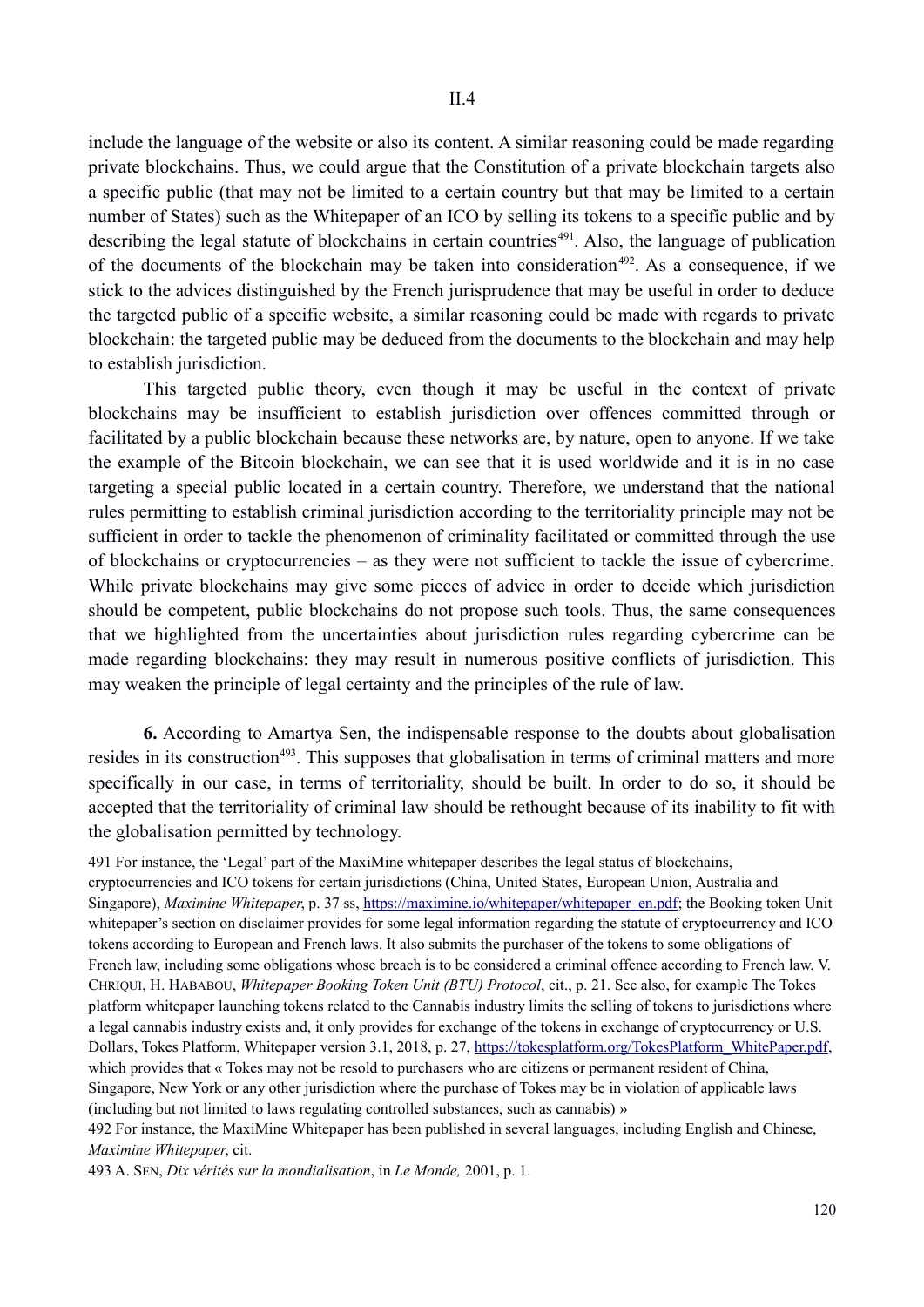Seen the insufficiency of the regional response provided for by the Council of Europe Convention and its rules on jurisdiction, conscious of the difficulties faced by national jurisdiction rules, and above all conscious of the necessity for States to coordinate in order to prevent numerous positive conflicts of jurisdiction, scholars kept on looking for alternatives to territoriality. Some of the proposals made by scholars in order to develop jurisdiction rules that would better fit the cyberspace than the territoriality principle currently does will be reviewed in this paragraph. Most of those have been only made with regard to cybercrime and as a result, authors were not aware of the issues raised by blockchains (especially because most of the opinions were made before the quick and recent development of blockchains). While it is not the aim of this article to provide for a unique solution in order to tackle the issue of jurisdiction on blockchains, we will review some of the solutions proposed by scholars and see whether they might be applicable and desirable for the Blockchain environment.

One proposal would suppose that, even though the new challenges brought by the global character of the Internet cannot be denied, it is unlikely that it will lead to special jurisdictional rules if the Internet could adapt itself in order to impose fictional territorial borders within the cyberspace<sup>494</sup>. Thus, traditional jurisdiction rules based on territoriality may be adequate and sufficient to solve jurisdictional issues<sup> $495$ </sup>. In the context of blockchains, we distinguished a beginning of such a development for private blockchains in the third section of the article when we analysed the possibility to apply the targeted public theory to private blockchains in order to establish jurisdiction. However, this may be more difficult when dealing with public blockchains which are by nature globally open and not subject to any restrictions that could be applied by any authority or third party.

In the context of jurisdiction in Internet disputes, a proposal was made in order to consider the cyberspace as a separate international space (such as it is the case for the high seas, the international space or the Antartica). According to this proposal, jurisdiction should be based on the nationality principle irrespective of the geographic location as it is already the case for the other international spaces, mentioned above<sup>496</sup>. This may be hardly manageable regarding blockchains, especially because it may be difficult to determine which person committed the offence. We should recall that a blockchain is by nature distributed. Since the approval of an additional transaction on a blockchain results from the actions of many actors, it may be difficult to isolate one person that would be responsible for an offence. Even if this proposal argued for the so called active nationality principle to establish jurisdiction (which refers to jurisdiction established according to the nationality of the offender), we could make a link between this proposal and the modifications made to the French criminal code in 2016 in order to solve the territorial issue of cybercrime<sup>497</sup> by adding article 113-2-1 according to which any crime realised by means of an electronic communication network which is committed against a person living in France, is to be considered as committed

<sup>494</sup> T. SOLLEY, *The problem and the solution: using the Internet to resolve Internet copyright disputes*, cit., p. 834.

<sup>495</sup> S. NILOUFER, *The proper basis for exercising jurisdiction in internet disputes: strengthening state boundaries or moving towards unification?*, cit., p. 17 ss.

<sup>496</sup> Proposal made in D. C. MENTHE, *Jurisdiction in cyberspace: a theory of international spaces*, cit.

<sup>497</sup> Loi no. 2016-731 du 3 juin 2016 renforçant la lutte contre le crime organisé, le terrorisme et leur financement, et améliorant l'efficacité et les garanties de la procédure pénale, JORF n°0129, 4 June 2016,

https://www.legifrance.gouv.fr/affichTexte.do?cidTexte=JORFTEXT000032627231&categorieLien=id.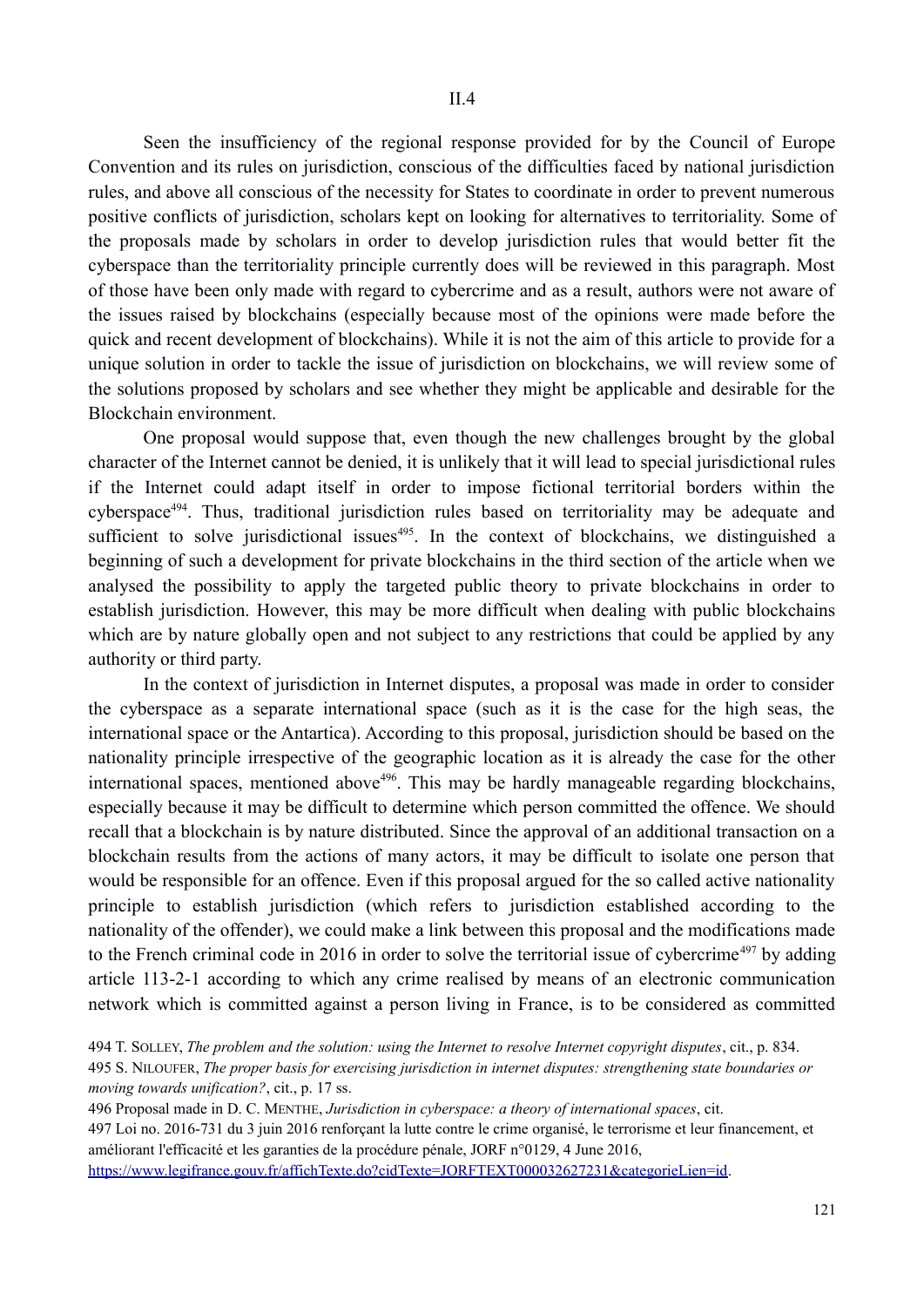within the territory of France. So, even if the offence had been committed somewhere else, if the victim is located in France, the offence should be considered as having been committed in France and thus, the French jurisdictions should be competent. This competence echoes the passive nationality principle (according to which a State may have jurisdiction over offences committed abroad when the victims are its nationals). This modification to the criminal code has been admitted by the French Council of State which considers that it responds to the Government's objective to secure and legally reinforce the proceedings in terms of cybercrime<sup>498</sup>.

With regard to blockchains, if this passive nationality theory enables to overcome the difficulties that reside in the determination of the place of commission of the offence that are faced with active nationality theory, it may not solve all of the difficulties. As we already saw, the distributed character of the blockchains supposes that the effects of an offence, and the victim may be located in any jurisdiction where the blockchain is available.

Some scholars pleaded for a unification of national jurisdiction rules<sup>499</sup> that would consist in the introduction of a transnational criminal law, specific to the era of Internet<sup>500</sup>. In this respect, it is argued that the cyberspace should be considered a sovereign jurisdiction<sup>501</sup>. In this case, it would be necessary to take into consideration the characteristics of the cyberspace, especially the transnationality of the offences<sup>502</sup>, in order to establish new rules that would correspond better to the global character of the Internet. In other areas of law, amongst other regarding Internet dispute resolution, some share this view and call for a Convention on Internet jurisdiction, which should be an effective strategy for ensuring legal certainty<sup>503</sup>, predictability and enforceability. However, even though a common approach may be beneficial, it may not happen because of States' reluctance to do so and to abandon their sovereignty and jurisdictional claim over the Internet<sup>504</sup>. This reluctance has been highlighted in the area of copyrights law on the Internet<sup>505</sup> and it is even more important in the area of criminal law given the nature of the area and the sovereignty principle to which States are strongly attached.

etat.fr/content/download/54700/484379/version/1/file/391004%20EXTRAIT%20AG%20AVIS.pdf.

499 A. HUET, *Droit pénal international et internet*, Travaux du centre de recherche sur le droit des marchés et des investissements internationaux (eds.), *Souveraineté étatique et marchés internationaux à la fin du 20e siècle, Mélanges en l'honneur de Philippe Kahn*, Paris, 2000, p. 675 ss; L. XIAOBING, Q. YONGFENF, *Research on criminal jurisdiction of computer cybercrime*, in *Procedia Comput. Sci.*, 2018, p. 795; S. NILOUFER, *The proper basis for exercising jurisdiction in internet disputes: strengthening state boundaries or moving towards unification?*, cit., p. 2. 500 See for example A. HUET, *Droit pénal international et internet*, Travaux du centre de recherche sur le droit des

marchés et des investissements internationaux (eds.), cit., p. 675 ss.

http://www.imeryurdaneta.com/archivos/clases/art\_382\_\_DAVID%20-%20The%20Methods%20of%20Unification.pdf.

504 See for example, J. FRANCILLON, *Cybercriminalité, aspect de droit pénal international*, cit.; D. J. B. SVANTESSON, *Borders on, or border around* – *The future of the Internet*, in *Alb. L.J. Sci. & Tech.*, 2006, p. 352.

505 T. SOLLEY, *The problem and the solution: using the Internet to resolve Internet copyright disputes*, cit., p. 834.

<sup>498</sup> Conseil d'Etat, *Avis sur un projet de loi renforçant la lutte contre le crime organisé et son financement*, l'efficacité et les garanties de la procédure pénale, N° 391004, 28 January 2016, http://www.conseil-

<sup>501</sup> S. P. BEATTY, *Litigation in cyberspace: the current and future state of Internet jurisdiction*, cit., p. 139. 502 C. MEIER, *Vers un système judiciaire mieux adapté à la cybercriminalité*, p. 6, http://www.lecreis.org/colloques %20creis/2001/is01\_actes\_colloque/meier.htm.

<sup>503</sup> S. NILOUFER, *The proper basis for exercising jurisdiction in internet disputes: strengthening state boundaries or moving towards unification?*, cit., p. 19; R. DAVID, *The methods of unification*, in *AJCL*, p. 25, 1968,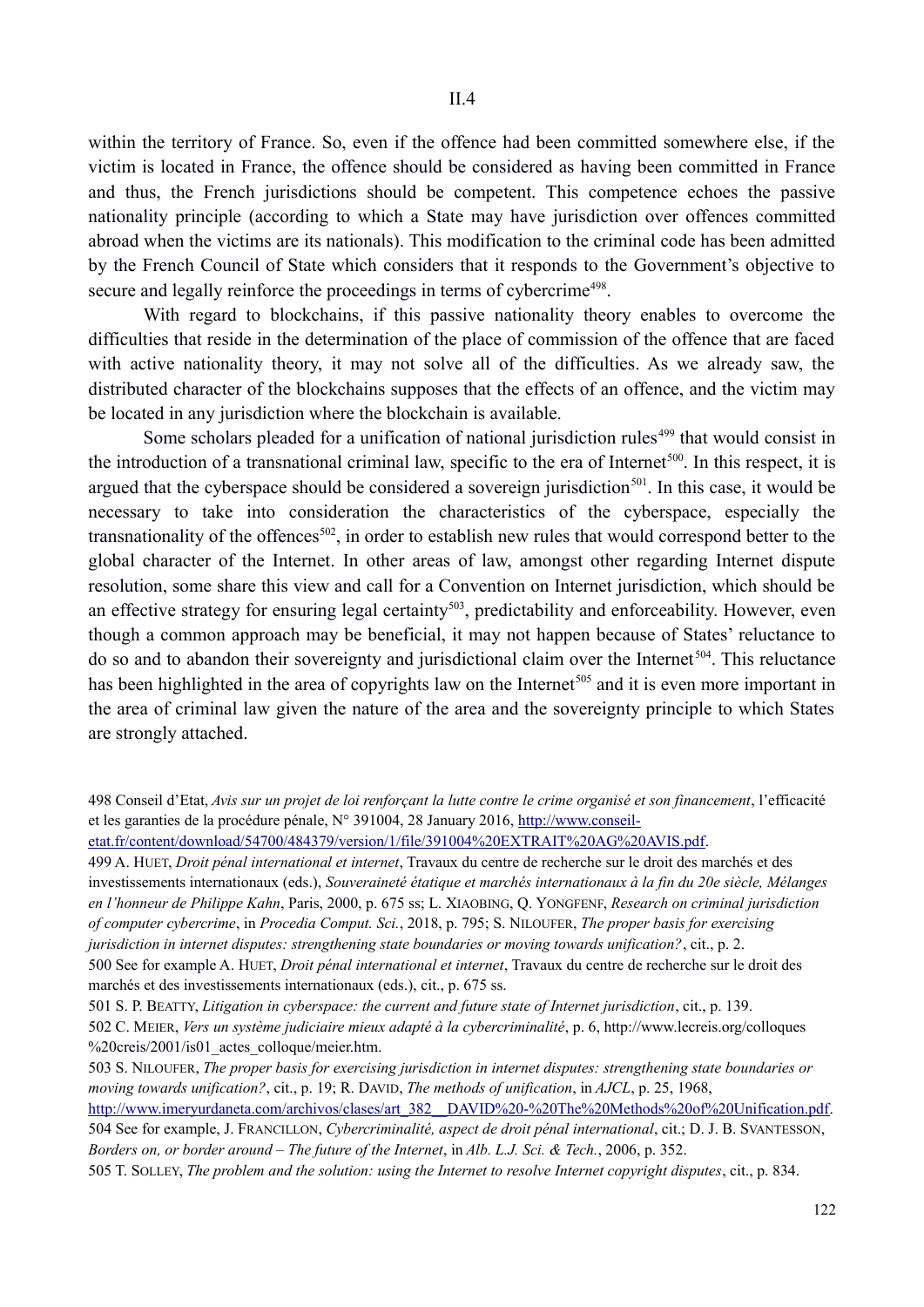Other scholars rather argue for a harmonisation of national jurisdiction rules<sup>506</sup>. While unification would consist in a unique set of rules, directly applicable for State parties, harmonisation would focus more on developing more coherence between the different national jurisdiction rules by reducing the differences among them but while respecting their particularities. This may constitute a more reasonable solution because it would be more respectful of national sovereignty and States may therefore be less reluctant to such a proposal.

**7.** In criminal matters, the territoriality principle is used in order to determine that a State has jurisdiction over offences committed on its territory. The territoriality is strongly linked to the principle of national sovereignty which supposes that no State should interfere with the competence of another for offences committed on its territory. According to the ubiquity theory, the territorial principle is extended and it enables a State to prosecute any offence whose, at least, one of its constituent elements is located on its territory – including the effects of such an offence.

However, territoriality was challenged by the development of the Internet and by the phenomenon of cybercrime which accompanied it. Because of the multiplicity of its actors and because of the fact that the Internet makes content available simultaneously at an international level, it seems difficult to determine on which territory a cybercrime has been committed – either through the use of the subjective or objective territoriality principle and national jurisdiction rules that follow those principles. At the regional level, the Council of Europe published a Convention, providing for basic jurisdiction rules based on territoriality. Even if the Convention was a progress because of its regional character, it did not solve the issue of positive conflicts of jurisdiction and let State parties discuss among them in order to choose the most adequate jurisdiction when more than one has jurisdiction over an offence.

We saw that the development of blockchains and of the criminality that accompanies it raise similar questions to those that accompanied the development of the Internet. To determine which jurisdiction is competent over an offence committed through or facilitated by the use of a blockchain may be particularly difficult for public blockchains because of the multiplicity and global character of its actors but also because of the joint control the nodes exercise over the blockchain. This may be less complicated for private blockchains where the applicability of the jurisprudence focusing on the targeted public that had been developed to tackle cybercrime, could be envisaged. However, a global response in order to determine with certainty a competent jurisdiction is lacking and, since the consequence is constant positive conflicts of jurisdiction, this may endanger the principle of legal certainty and the principles of the rule of law.

Most scholars have different views on what the best option is to tackle the issue of jurisdiction over cybercrime. Some would rely on technology itself to reinstall national borders and keep the territorial principle the way it is. This may be feasible for private blockchains but could be more difficult for public ones. Some would give up jurisdiction based on territoriality and would rely solely on the nationality principle to establish jurisdiction over offences on the cyberspace. This may also involve difficulties because of the multiplicity of the actors and the joint control exercised

<sup>506</sup> S. NILOUFER, *The proper basis for exercising jurisdiction in internet disputes: strengthening state boundaries or moving towards unification?*, cit., p. 25; Y. A. TIMOFEEVA, *Worldwide prescriptive jurisdiction in Internet content controversies: a comparative analysis*, in *Conn. J. Int'l L.*, 2005, p. 214.